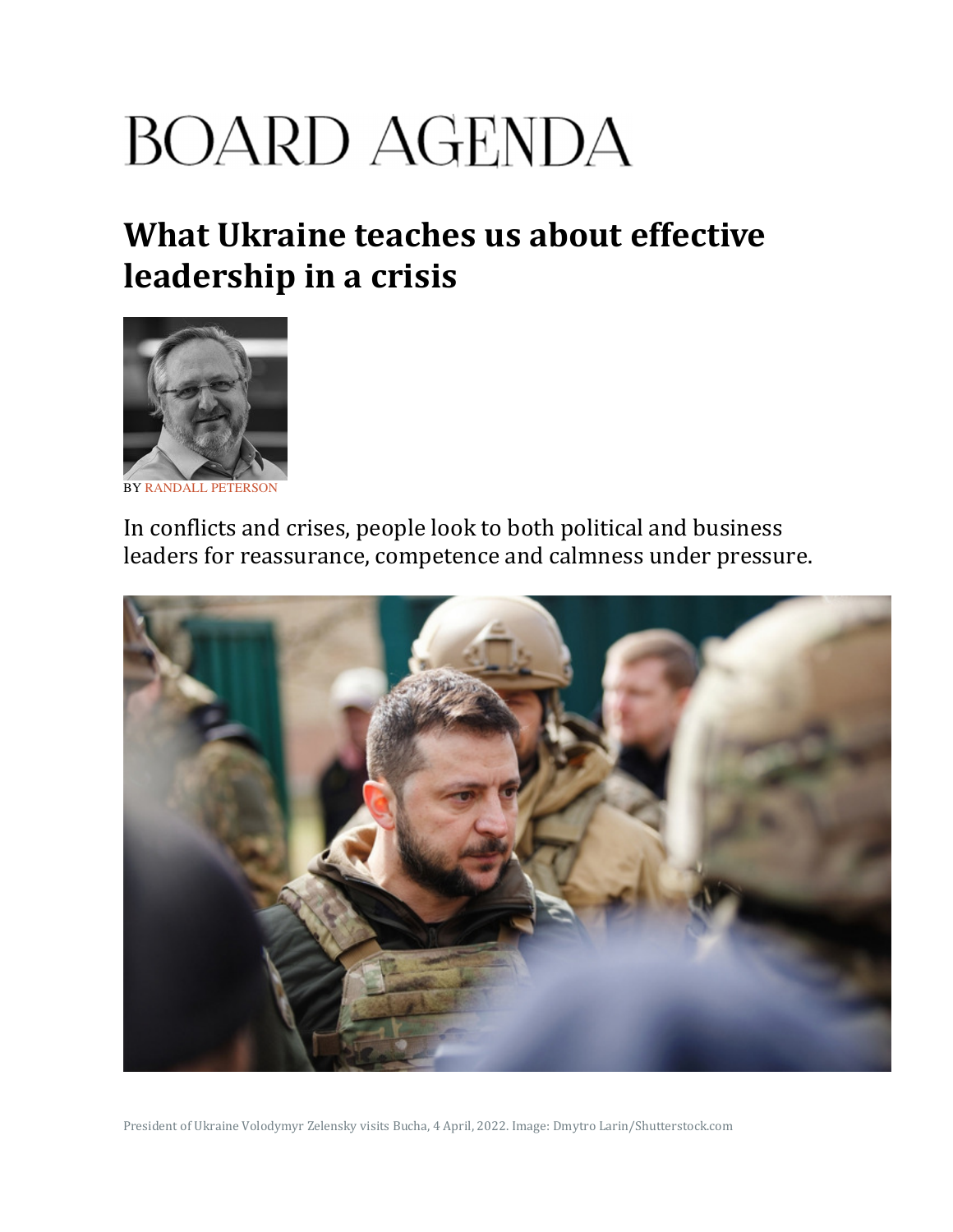The conflict in Ukraine has devastated business there, with half of Ukraine's businesses shut as a result of the war with Russia, and the World Bank predicting that Ukraine's economy will shrink by 45.1% this year. What is more, that predicted economic contraction does not include the impact of physical infrastructure destruction, of which there is likely much more on the horizon.

Worse still is the huge magnitude of the humanitarian crisis; with millions of Ukrainians displaced, even where businesses might be open in principle there is no one to work in them with families separated, friends and family killed or injured, and many of those remaining in place facing extreme hardship and deprivation. Business will not be "as normal" in Ukraine for a long time to come.

By normal, I mean in peacetime, leaders have the luxury of time—time to decide what motivates customers and employees, as well as time to negotiate with clients and suppliers. All of this disappears in the context of a war, when many things are simply removed from your control.

Providing moral support to citizens reeling in mental and physical anguish from the horrors of war is no mean feat. Nor is asking those citizens to fight what until recently looked like an invincible army. But it is a task to which Ukrainian President Volodymyr Zelensky has applied himself with great vigour and success since hostilities began.

Galvanising a workforce in such circumstances is an equally Herculean task. Business leaders in the embattled country have the unenviable job of trying to strike a balance between protecting employees from possible physical harm, shoring up morale, and finding ways to ensure that their businesses can continue to operate in a country where regular supply chain routes have disappeared.

## Effective leaders in a crisis

War is at the extreme end of crisis management, but just down from that point are types of events that are nearly as challenging and closer to home: the financial crash of 2008, the coronavirus pandemic and many others over time. Of course, Ukrainian businesses also had a dress rehearsal with the 2014 annexation of Crimea. That conflict, as well as crises of the past, continue to show that it is not necessarily the strongest who survive, it is the most adaptable—the ability to be flexible, agile, responsive and resilient are all skills that business leaders across the globe have needed in recent years.

When everything around is chaos, people look to both political and business leaders for reassurance and as much competence and calmness under pressure as it is possible to muster. They seek clarity and grounding, not to be manipulated for the gain of the leader or to experience the continued uncertainty of indecision and confused messaging. Effective crisis leaders take decisions and communicate those decisions effectively. These are key leadership skills that business leaders in Ukraine will undoubtedly be trying to demonstrate.

The heightened level of uncertainty in any crisis scenario can be paralysing if you do not have the strength of character to take quick decisions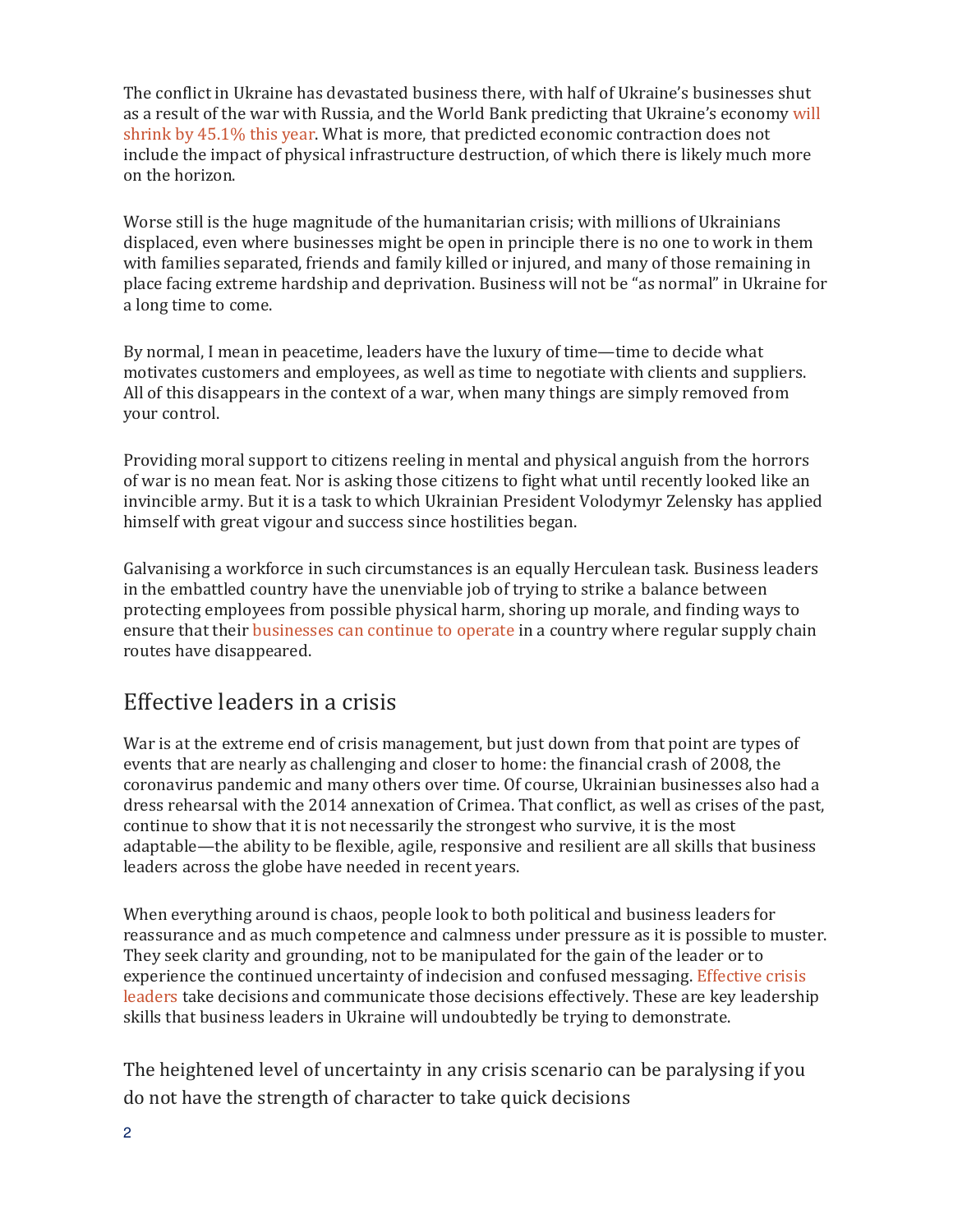Perspectives can become clouded by conflicting or misinformation, and the heightened level of uncertainty that accompanies any crisis scenario can be paralysing if you do not have the strength of character to take quick decisions. More importantly, those leaders who think on a micro level rather than a macro level, trying to prioritise company interests above all else, risk doing a disservice to the nationwide effort that is required in times of crisis.

The winners in crisis, including war, are those who can collaborate effectively. You might have the most firepower, but unless you can direct it where it will have the most impact, you won't make strategic gains.

It is important to be able to see situations from others' perspectives at the best of times and this is never more important than in the context of war. Cognitive empathy is especially crucial. By cognitive empathy I mean the ability to take the perspective of others and understand what the challenges are. This is distinct from affective empathy, which is feeling what others feel.

If as a leader you feel as terrified as the people you are leading, you are unlikely to make your best decisions. You need to understand what is happening; not necessarily feel the same as others.

## Cognitive empathy in practice

The cognitive empathy required to lead others in times of crisis is not necessarily innate. It is something that gets better with practice.

There are plenty of examples of leaders who have failed in this respect because they have not practiced it. Most notably Tony Hayward, former CEO of BP who called the Deepwater Horizon oil spill "tiny", "very very modest' and ultimately declared at the height of the crisis "there's no one who wants this thing over more than I do, I'd like my life back". He felt the sense of crisis as others who were in the middle of the crisis, but failed to understand that others blamed him, as CEO of BP, for that distress.

Your business needs the right culture in place to encourage the best in people and to foster a sense of team spirit

Cognitive empathy is necessary but not sufficient. Your business also needs the right culture in place to encourage the best in people and to foster a sense of team spirit that will allow for success. All effective teams need to do two main things: get the tasks in the group done and look after the relationships in the group to ensure that the group is collaborating well. This is never more important than when operating at times of intense stress. At such times, leaders need to be more than just the boss, they need to be dependable, reliable, industrious, be able to set plans and frameworks, but also good at communicating all of this in real time as it happens.

3 Similarly, having the right support structure in place is vital to drive things forward. Bureaucratic boards, for example, create bureaucratic business cultures where an overly controlled rules-based philosophy dominates. This will do little to help steady the ship in times of crisis. Everybody needs to be pulling in the same direction and while sometimes that is easier said than done in the business world, if the spirited resistance in Ukraine has shown